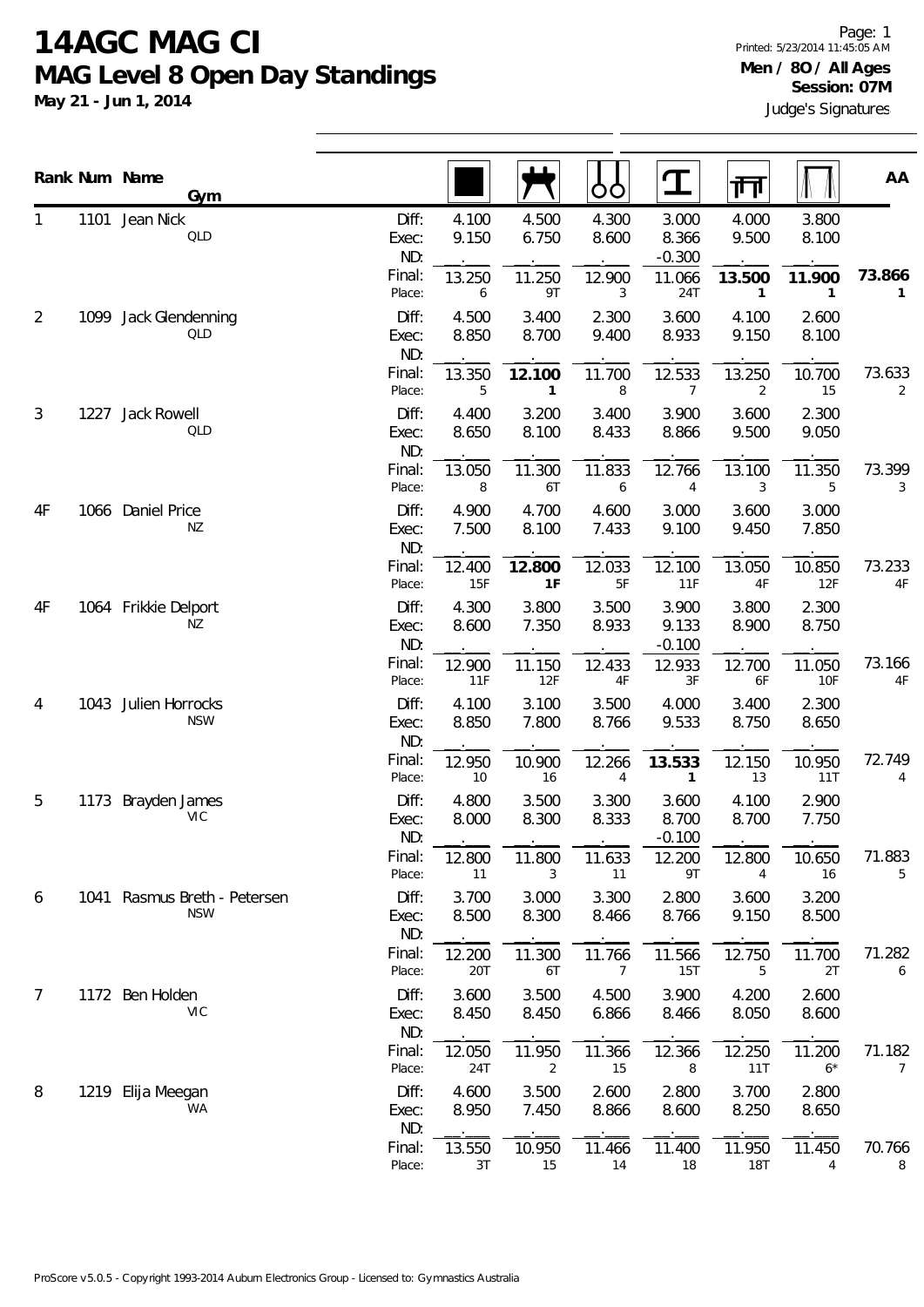**May 21 - Jun 1, 2014**

Page: 2 Printed: 5/23/2014 11:45:05 AM **Men / 8O / All Ages Session: 07M**

|                 | Rank Num Name<br>Gym               |                                  |                                      |                                     | OO                              | $\mathbf T$                          | गा                                   |                          | AA           |
|-----------------|------------------------------------|----------------------------------|--------------------------------------|-------------------------------------|---------------------------------|--------------------------------------|--------------------------------------|--------------------------|--------------|
| 9F              | 1065 Damien Hewitt<br>NZ           | Diff:<br>Exec:<br>ND:<br>Final:  | 5.200<br>8.500<br>$-0.100$<br>13.600 | 2.100<br>7.200<br>$-1.500$<br>7.800 | 4.300<br>7.433<br>11.733        | 3.900<br>9.533<br>$-0.100$<br>13.333 | 3.100<br>9.200<br>12.300             | 3.200<br>8.750<br>11.950 | 70.716       |
| 9               | 1100 Thomas Harden<br>QLD          | Place:<br>Diff:<br>Exec:         | 3F<br>4.100<br>8.900                 | 29F<br>4.200<br>7.100               | 8F<br>3.400<br>8.500            | 3F<br>3.000<br>8.966                 | <b>10F</b><br>3.300<br>9.300         | 1F<br>2.000<br>7.850     | 9F           |
|                 |                                    | ND:<br>Final:<br>Place:          | 13.000<br>9                          | 11.300<br>6T                        | 11.900<br>5                     | 11.966<br>11                         | 12.600<br>6T                         | 9.850<br>22              | 70.616<br>9  |
| 10 <sub>F</sub> | 1063 Ashley Coudis-Bonniface<br>NZ | Diff:<br>Exec:<br>ND:<br>Final:  | 4.300<br>8.000<br>$-0.100$<br>12.200 | 3.400<br>7.300<br>10.700            | 4.400<br>7.833<br>12.233        | 3.900<br>9.433<br>13.333             | 3.400<br>7.750<br>11.150             | 2.000<br>8.950<br>10.950 | 70.566       |
| 10              | 1102 Reece Pearce<br>QLD           | Place:<br>Diff:<br>Exec:         | 20F<br>4.600<br>9.150                | <b>18F</b><br>3.100<br>8.100        | $5F$<br>2.300<br>8.333          | $3F$<br>2.800<br>8.866               | 28F<br>3.200<br>9.200                | 11F<br>2.200<br>8.650    | 10F          |
|                 |                                    | ND:<br>Final:<br>Place:          | 13.750<br>1                          | 11.200<br>11                        | 10.633<br>20                    | 11.666<br>13                         | 12.400<br>9                          | 10.850<br>12T            | 70.499<br>10 |
| 11              | 1142 Stephen Moulds<br>SA          | Diff:<br>Exec:<br>ND:<br>Final:  | 4.200<br>9.350<br>13.550             | 3.000<br>5.700<br>8.700             | 2.800<br>8.866<br>11.666        | 3.900<br>9.500<br>13.400             | 3.200<br>9.300<br>$-0.500$<br>12.000 | 2.700<br>8.400<br>11.100 | 70.416       |
| 12              | 1042 Mitchell Dawson<br><b>NSW</b> | Place:<br>Diff:<br>Exec:         | 3T<br>3.200<br>9.100                 | 26<br>3.300<br>8.400                | 9T<br>3.400<br>7.533            | 2<br>3.900<br>9.033                  | 16T<br>3.700<br>8.900                | 9<br>2.200<br>7.550      | 11           |
|                 |                                    | ND:<br>Final:<br>Place:          | 12.300<br>18T                        | 11.700<br>$\overline{4}$            | 10.933<br>18                    | 12.933<br>3T                         | 12.600<br>6T                         | 9.750<br>24              | 70.216<br>12 |
| 13              | 1098 Lucas Brankovich<br>QLD       | Diff:<br>Exec:<br>ND:            | 5.100<br>8.600                       | 4.200<br>4.950                      | 4.300<br>7.233                  | 3.900<br>8.666                       | 4.100<br>8.200                       | 3.100<br>7.750           |              |
| 14              | 1218 Daniel Kural                  | Final:<br>Place:<br>Diff:        | 13.700<br>2<br>4.000                 | 9.150<br>23T<br>3.900               | 11.533<br>13<br>4.800           | 12.566<br>5T<br>2.800                | 12.300<br><b>10T</b><br>3.500        | 10.850<br>12T<br>2.400   | 70.099<br>13 |
|                 | <b>WA</b>                          | Exec:<br>ND:<br>Final:           | 7.550                                | 7.500                               | 8.233                           | 8.833<br>$-0.100$                    | 8.950                                | 7.150                    | 69.516       |
| 15              | 1045 Bailey Sansom                 | Place:<br>Diff:                  | 11.550<br>27T<br>4.400               | 11.400<br>5<br>3.000                | 13.033<br>$\mathbf{1}$<br>2.400 | 11.533<br>17<br>3.900                | 12.450<br>8<br>3.100                 | 9.550<br>25<br>2.200     | 14           |
|                 | <b>NSW</b>                         | Exec:<br>ND:<br>Final:<br>Place: | 8.750<br>13.150<br>7                 | 8.000<br>11.000<br>14               | 7.366<br>9.766<br>26            | 8.666<br>12.566<br>5T                | 7.900<br>11.000<br>28                | 8.600<br>10.800<br>14    | 68.282<br>15 |
| 16              | 1175 Todd Saunders<br><b>VIC</b>   | Diff:<br>Exec:<br>ND:            | 3.200<br>8.950                       | 2.700<br>6.800                      | 2.500<br>8.266                  | 3.000<br>8.533<br>$-0.300$           | 2.700<br>9.100                       | 2.700<br>8.300           |              |
|                 |                                    | Final:<br>Place:                 | 12.150<br>21                         | 9.500<br>21T                        | 10.766<br>19                    | 11.233<br>21T                        | 11.800<br>20T                        | 11.000<br>10             | 66.449<br>16 |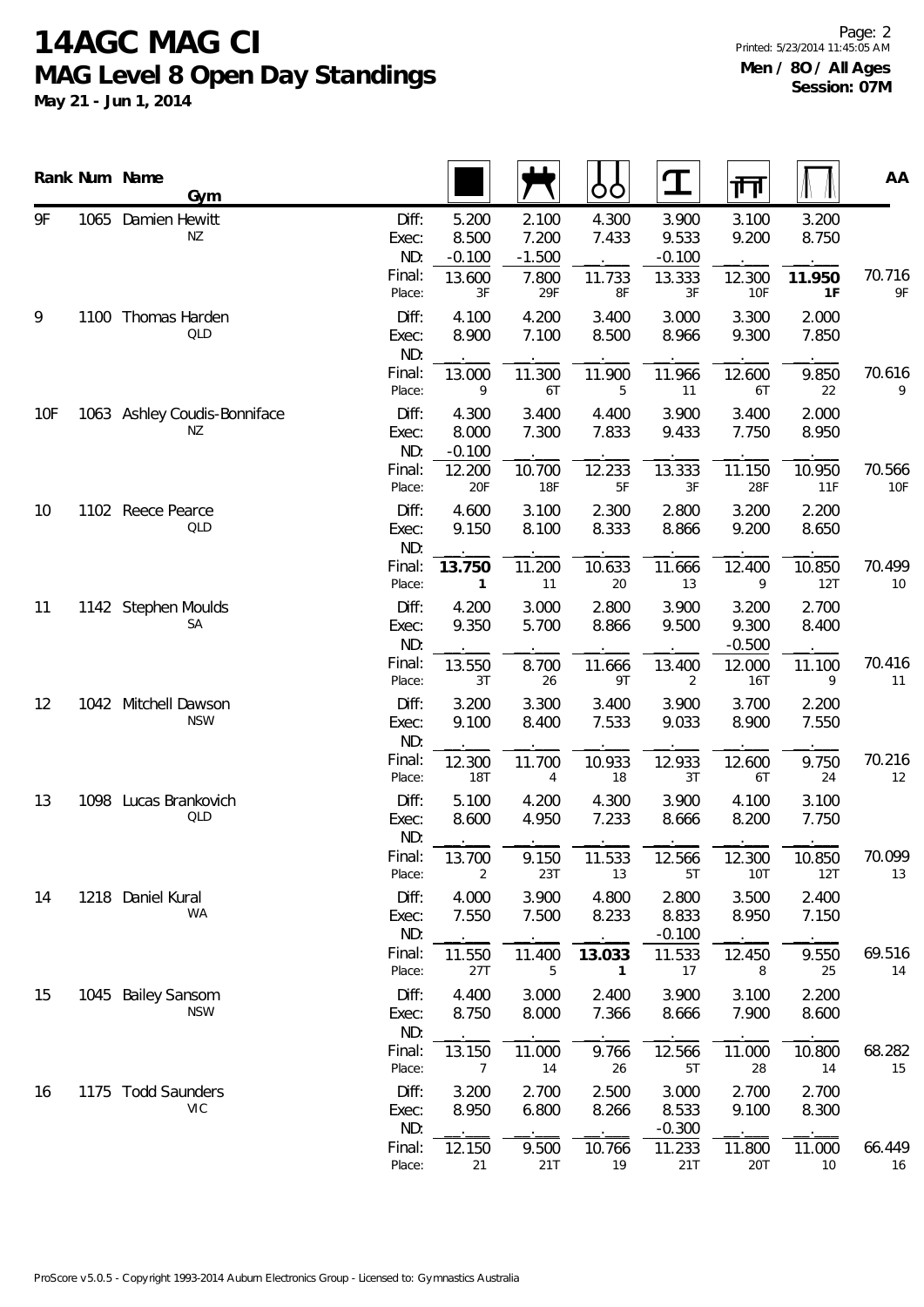**May 21 - Jun 1, 2014**

Page: 3 Printed: 5/23/2014 11:45:05 AM **Men / 8O / All Ages Session: 07M**

|    |      | Rank Num Name<br>Gym                        |                       |                            |                | OO             |                            | गि                   |                | AA           |
|----|------|---------------------------------------------|-----------------------|----------------------------|----------------|----------------|----------------------------|----------------------|----------------|--------------|
| 17 |      | 1046 Yi Heng Wang<br><b>NSW</b>             | Diff:<br>Exec:<br>ND: | 4.100<br>8.250<br>$-0.300$ | 2.400<br>7.150 | 2.400<br>8.600 | 2.100<br>9.500             | 3.500<br>6.900       | 3.000<br>8.700 |              |
|    |      |                                             | Final:<br>Place:      | 12.050<br>24T              | 9.550<br>20    | 11.000<br>17   | 11.600<br>14               | 10.400<br>30         | 11.700<br>2T   | 66.300<br>17 |
| 18 |      | 1174 Lorcan Reed<br><b>VIC</b>              | Diff:<br>Exec:<br>ND: | 4.400<br>8.050<br>$-0.100$ | 3.200<br>7.600 | 2.500<br>9.100 | 3.000<br>7.266             | 3.300<br>8.700       | 2.700<br>6.450 |              |
|    |      |                                             | Final:<br>Place:      | 12.350<br>16T              | 10.800<br>17   | 11.600<br>12   | 10.266<br>31               | 12.000<br>16T        | 9.150<br>27    | 66.166<br>18 |
| 19 | 1217 | Benjamin Hamilton<br><b>WA</b>              | Diff:<br>Exec:<br>ND: | 2.800<br>8.750             | 3.100<br>8.000 | 2.400<br>7.066 | 2.000<br>8.900             | 3.800<br>8.450       | 2.200<br>8.400 |              |
|    |      |                                             | Final:<br>Place:      | 11.550<br>27T              | 11.100<br>$13$ | 9.466<br>27    | 10.900<br>27               | 12.250<br>11T        | 10.600<br>17   | 65.866<br>19 |
| 20 |      | 1176 Atid Shahak<br><b>VIC</b>              | Diff:<br>Exec:<br>ND: | 4.700<br>8.050             | 2.500<br>6.650 | 2.300<br>8.300 | 2.000<br>9.333             | 3.100<br>8.650       | 2.200<br>8.050 |              |
|    |      |                                             | Final:<br>Place:      | 12.750<br>12               | 9.150<br>23T   | 10.600<br>21T  | 11.333<br>19               | 11.750<br>22T        | 10.250<br>20   | 65.833<br>20 |
| 21 |      | 1017 Ryan Hanns<br>ACT                      | Diff:<br>Exec:<br>ND: | 4.000<br>8.400             | 3.200<br>7.100 | 2.200<br>8.400 | 2.400<br>8.800             | 3.300<br>7.200       | 2.200<br>8.150 |              |
|    |      |                                             | Final:<br>Place:      | 12.400<br>15T              | 10.300<br>18   | 10.600<br>21T  | 11.200<br>23               | 10.500<br>29         | 10.350<br>19   | 65.350<br>21 |
| 22 |      | 1048 Robert Fassone (Reserve)<br><b>NSW</b> | Diff:<br>Exec:<br>ND: | 3.500<br>8.350             | 2.900<br>5.200 | 2.300<br>8.900 | 2.000<br>8.733<br>$-0.100$ | 3.500<br>8.550       | 2.800<br>8.400 |              |
|    |      |                                             | Final:<br>Place:      | 11.850<br>26               | 8.100<br>28    | 11.200<br>16   | 10.633<br>30               | 12.050<br><b>14T</b> | 11.200<br>6T   | 65.033<br>22 |
| 23 |      | 1016 Simon Bewick<br>ACT                    | Diff:<br>Exec:<br>ND: | 4.100<br>8.500             | 3.500<br>7.750 | 2.400<br>7.000 | 3.000<br>7.766<br>$-0.100$ | 2.600<br>8.950       | 2.500<br>7.000 |              |
|    |      |                                             | Final:<br>Place:      | 12.600<br>14               | 11.250<br>9T   | 9.400<br>28    | 10.666<br>28T              | 11.550<br>25         | 9.500<br>26    | 64.966<br>23 |
| 24 |      | 1178 Paul Wiwatowski<br><b>VIC</b>          | Diff:<br>Exec:<br>ND: | 3.600<br>8.500             | 3.000<br>7.100 | 2.000<br>8.200 | 2.000<br>9.066             | 3.300<br>7.900       | 2.600<br>7.600 |              |
|    |      |                                             | Final:<br>Place:      | 12.100<br>22T              | 10.100<br>19   | 10.200<br>24   | 11.066<br>24T              | 11.200<br>27         | 10.200<br>21   | 64.866<br>24 |
| 25 |      | 1177 Nicholas Silagy<br><b>VIC</b>          | Diff:<br>Exec:<br>ND: | 3.400<br>7.050             | 3.100<br>5.300 | 4.500<br>8.500 | 2.800<br>8.233<br>$-0.100$ | 3.800<br>8.150       | 2.200<br>7.600 |              |
|    |      |                                             | Final:<br>Place:      | 10.450<br>31               | 8.400<br>27    | 13.000<br>2    | 10.933<br>26               | 11.950<br>18T        | 9.800<br>23    | 64.533<br>25 |
| 26 |      | 1018 Charlie Pocock<br>ACT                  | Diff:<br>Exec:<br>ND: | 4.100<br>8.200             | 3.200<br>6.300 | 2.300<br>6.833 | 3.000<br>8.333<br>$-0.100$ | 3.700<br>8.100       | 2.800<br>5.300 |              |
|    |      |                                             | Final:<br>Place:      | 12.300<br><b>18T</b>       | 9.500<br>21T   | 9.133<br>29    | 11.233<br>21T              | 11.800<br>20T        | 8.100<br>29    | 62.066<br>26 |